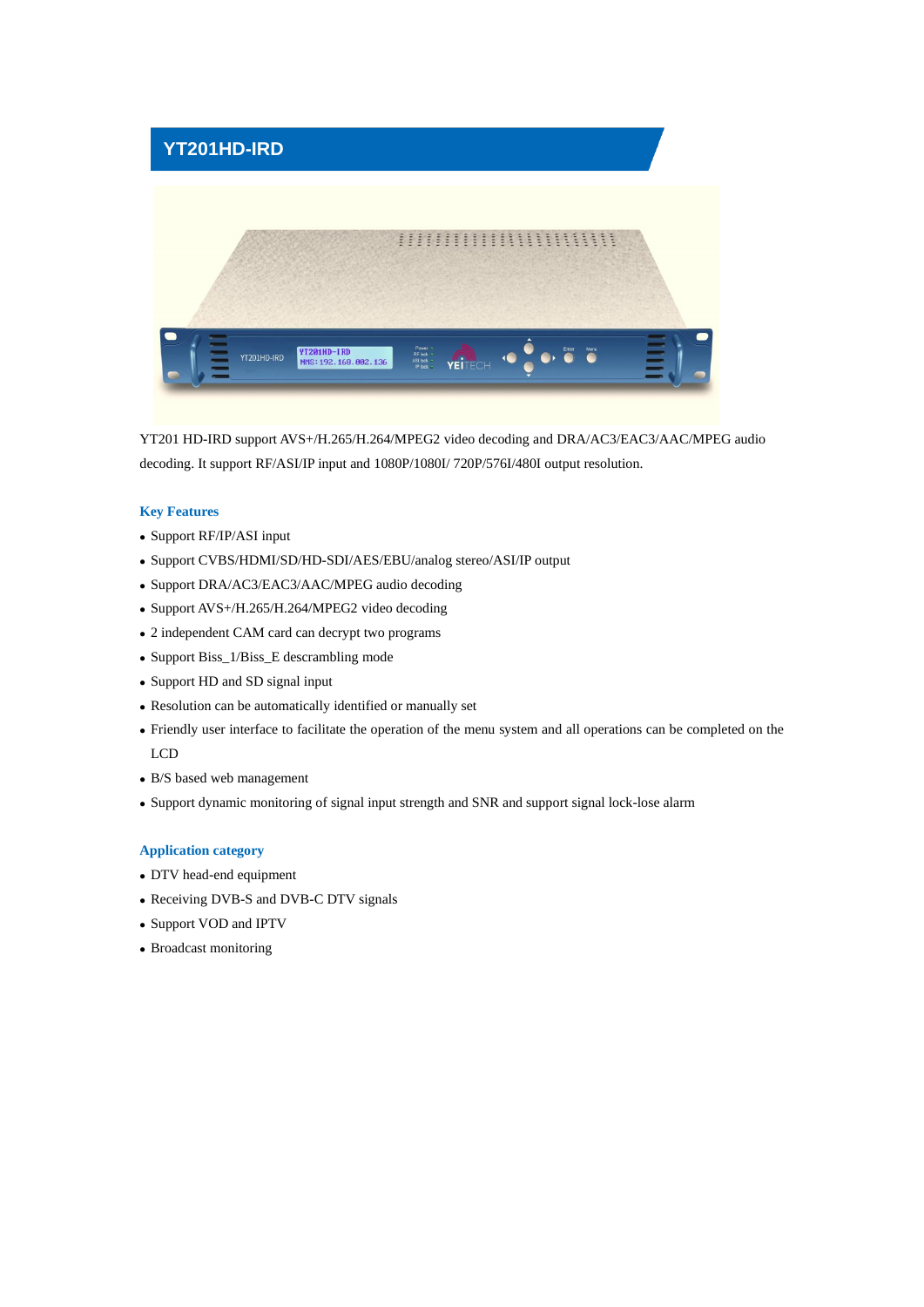

## **Specifications**

|                      |                        | Input port                                           | 1*RF input, 1xRF loopout, 75 $\Omega$                         |
|----------------------|------------------------|------------------------------------------------------|---------------------------------------------------------------|
|                      |                        | Input frequency                                      | 950~2150MHz                                                   |
|                      | DVB-S/S2 input         | Input level                                          | $-25 - -65$ dBm                                               |
| RF input             |                        | Symbol rate                                          | $1 \sim 45$ Msps                                              |
|                      |                        | LNB power supply                                     | 13V, 18V, off, 22KHz                                          |
|                      |                        | Constellation                                        | QPSK, 8PSK                                                    |
|                      | DVB-T/T2 input         | Input port                                           | 1*RF input, 1*RF loopout, 75 $\Omega$                         |
|                      |                        | Input frequency                                      | 44~1002MHz                                                    |
|                      |                        | Input level                                          | $-20$ ~ $-100$ dbm                                            |
|                      |                        | Modulation mode                                      | DVB-T: QPSK, 16/64 QAM                                        |
|                      |                        |                                                      | DVB-T2: QPSK, 16/64/256 QAM                                   |
|                      |                        | Bandwidth                                            | $6/7/8$ MHz                                                   |
|                      |                        | Input port                                           | 1*RF input, 1*RF loopout, 75 $\Omega$                         |
|                      | DVB-C input            | Input frequency                                      | 48~862MHz                                                     |
|                      |                        | Input level                                          | $45 \sim 75$ dbuV                                             |
|                      |                        | Modulation mode                                      | 16/32/64/128/256QAM                                           |
| ASI input/output     | Input/output interface | 1*BNC input, 75 $\Omega$ ; 2*BNC output, 75 $\Omega$ |                                                               |
|                      | Input/output bitrate   | $\leq$ 200Mb/s                                       |                                                               |
|                      | Interface              | 1*RJ-45, 10/100 Base-T                               |                                                               |
| TS over IP           | Effective rate         | 90Mb/s (100 Based-T)                                 |                                                               |
|                      | IP protocol            | UDP/RTP, Unicast, Multicast                          |                                                               |
| HDMI output          | Interface              | $1*HDMI$                                             |                                                               |
|                      | Resolution and frame   |                                                      | 1080P60/1080P50/1080I60/1080I50/720P60/720P50/576P/576I/480P/ |
|                      | rate                   | 480I                                                 |                                                               |
| Video decoding       | Decoding format        | MPEG-2/MPEG 4/H.264 AVC/H.265(HEVC)/AVS+             |                                                               |
| Audio decoding       | Decoding format        |                                                      | MPEG-1 LayerI/II, MPEG-2 layer II, MPEG-2 AAC, MPEG-4 AAC     |
|                      |                        | LC, 2-CHANNEL/5.1 CHANNEL AC3/DRA/EAC3               |                                                               |
| HD/SD-SDI output     | Interface              | $2*BNC, 75\Omega$                                    |                                                               |
|                      | Support                | 4:2:2                                                |                                                               |
|                      | SD-SDI output          | SMPTE 259M, 270Mb/s(10bit)                           |                                                               |
|                      | HD-SDI resolution      | SMPTE 292M, 1.485 Gbit/s(20bit)                      |                                                               |
| Analog audio output  | Interface              | $2*BNC, 2*XLR$                                       |                                                               |
|                      | Output audio format    | Left, Right, Dual Mono, Stereo                       |                                                               |
| Digital audio output | Interface              | $1*AES/EBU$                                          |                                                               |